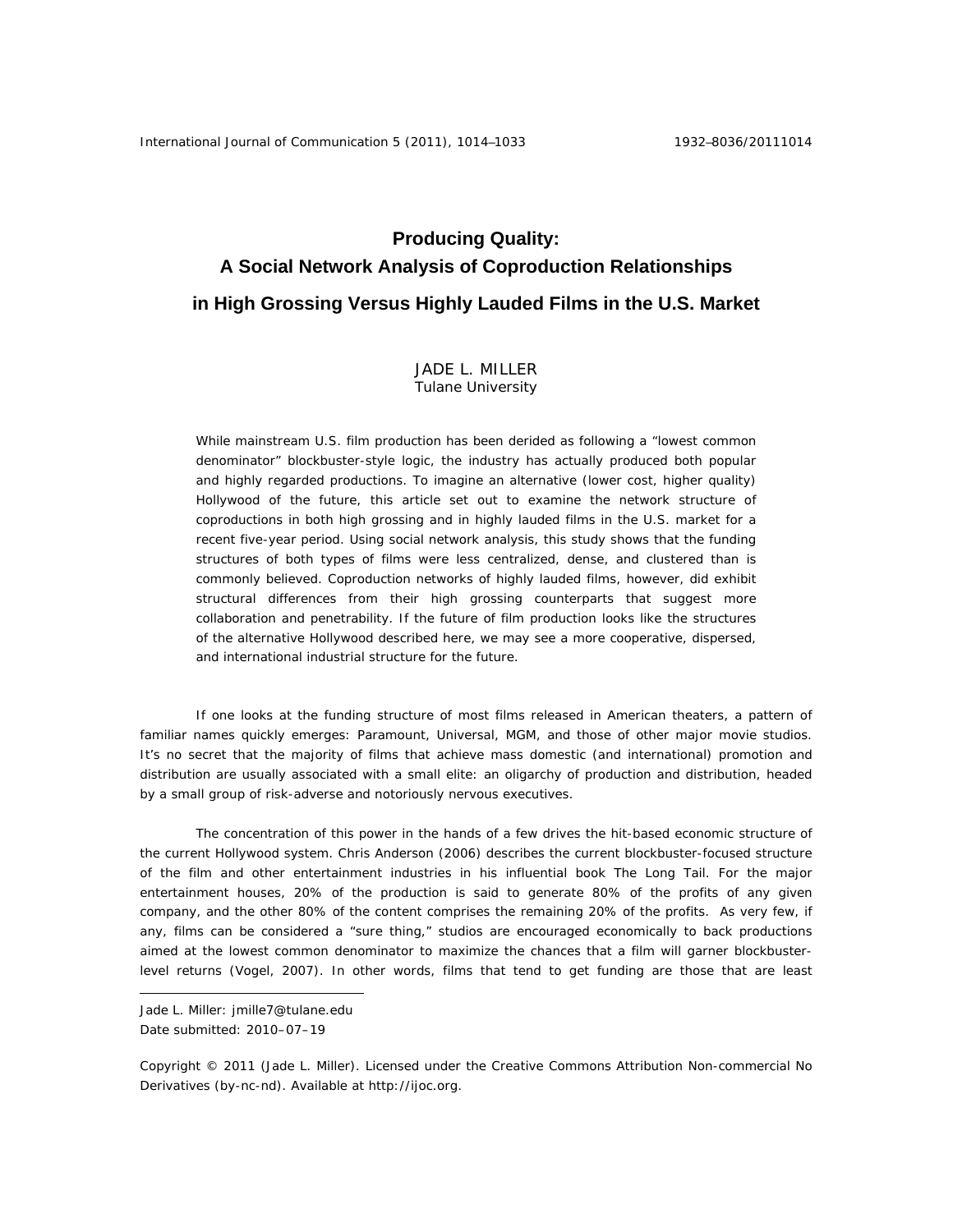#### International Journal of Communication 5 (2011) The Producing Quality 1015

 $\overline{a}$ 

offensive to the widest segment of the audience, and increasingly, this means that they appeal to a particularly heterogeneous global audience. Bland romantic comedies and plot-thin action films are allowed free reign. Quality is not a primary consideration in this equation.<sup>1</sup>

This model has been criticized in many circles and perhaps nowhere as loudly as in debates regarding cultural globalization. The dominance of Hollywood in global box offices has been a point of concern and criticism for many and has spawned a series of domestic box office quotas in non-U.S. film markets worldwide. The American blockbuster system, dominated by a small number of players, is viewed by many as both undesirable and practically impenetrable.

Yet, a quick glance at the number of production companies backing even the largest of blockbusters easily shows that film production is never a product solely of seven major players to the exclusion of others. Practically every "major studio" film released is at least nominally a coproduction between a major studio and a network of smaller production companies. It is true that some of these smaller production companies listed in the film credits are just vanity imprints for an actor or other major player wishing to take a greater share of the films' profits. Yet, it is also true that "Hollywood," the industry, is and has been full of very busy production companies that work both in concert with and apart from major studios in getting films from the "concept" stage to the "awaiting release" stage. In fact, the slates of all the majors include films that originated wholly in independent production companies and attracted major support after the film had already been "packaged" (i.e., securing the director, script, lead actors, etc.) by these smaller companies (see Waterman, 2005, for more on this process). The doors to getting funding in Hollywood do not just lead to the offices of major studio executives: The collaborative structure of coproductions draws a picture of a Hollywood that is more open than the image of the major studio-dominated system might lead one to believe.

Hollywood, which began as a dispersed network of independent producers and entrepreneurs, consolidated itself into a studio system early in its development. The chaotic swirl of competing independent producers in the early days of the American film industry began its consolidation into a handful of very strong, large, vertically integrated operators by the 1920s (Hall, 1998; Scott, 2005). However, the Paramount Decree of 1948 obliged the studios to disintegrate, resulting in disintegration and freelance collaboration arranged by individual contract becoming a defining characteristic of Hollywood ever since (Caves, 2000; Scott, 2005; Storper & Chistopherson, 1987).

Not only did the Paramount Decree lead to a restructuring of creative collaborative relationships in the industry, it has also been cited (along with competition from other screens like television) as a main driver of blockbuster logic, because loss of direct control over screens increased competition between studios while freeing up studio capital (Storper & Christopherson, 1987; Cucco, 2009; Scott, 2005). As studios had to shed their distribution arms, more studio resources were allocated to a few big ticket films

<sup>&</sup>lt;sup>1</sup> The low quality of mainstream Hollywood fare is far from a foregone conclusion. Many would suggest that the critical binary set up between auteur versus studio-driven productions is an unfair distinction (Scott, 2005).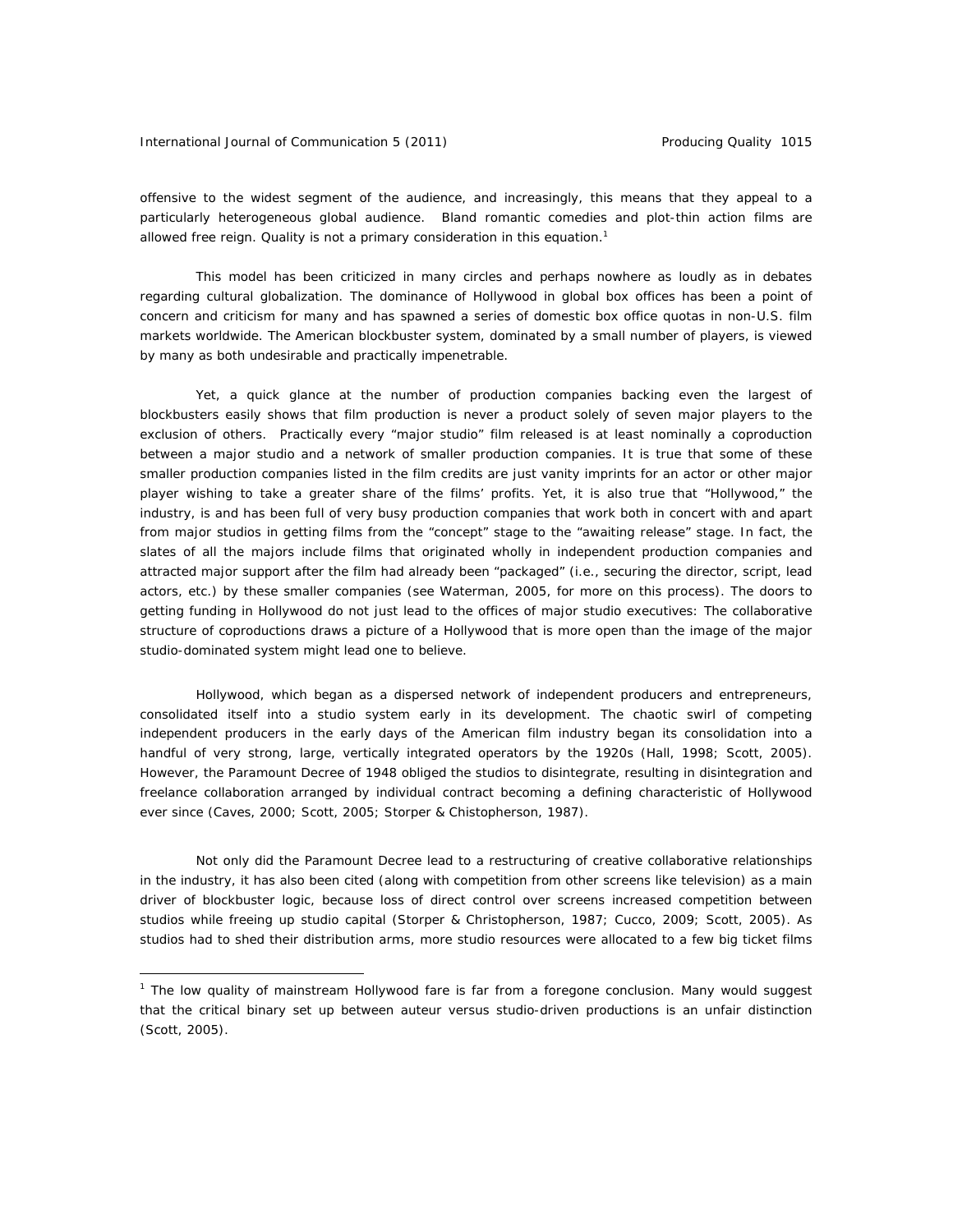because there were not a standard number of studio-owned screens to be filled on any given week. And as studios faced competition at the same time from the advent of television, they could no longer rely on mass audiences without providing attractive fare. Going to the movies had to become worthwhile; Hollywood had to offer spectacle (Cucco, 2009). In the age of increased global screen dominance, Hollywood products must make their money back not only domestically but from global audiences as well. Mass global distribution means increasingly hetereogeneous audiences for whom action-filled blockbuster fare trumps nuance and is most likely to be accessible and appealing to the most diverse of audiences.

Blockbusters can be most easily defined as films featuring high production costs and high returns.<sup>2</sup> Scott (2005) claims 1915's *Birth of a Nation* as the first blockbuster, costing five times more than any other film had before (\$85,000) and grossing an astounding \$18 million in return. However, it is 1975's *Jaws* that is most often credited as the first contemporary blockbuster with its use of heavy television advertising in advance, as well as a wide release to a large number of theaters on opening weekend (Cucco, 2009). This heavy advertising prior to an extremely wide release lends itself to significant profits in the first week or two the film is out and is heavily linked to what Cucco defines as the contemporary blockbuster's defining characteristics: the size of both its marketing and production budgets; its "spectacularity" (i.e., special effects, novelty); and its wide release (2009). Scott (2009) notes that the rise in the number of blockbusters over the last 35 years is based not only on the desire for risk reduction or extreme returns but also on the necessity for modern Hollywood to make significant returns in the foreign market, as many films don't reach profitable status in the domestic market. Blockbuster fare with action sequences and big-name stars are particularly appropriate for mass export, as films must be aimed at increasingly heterogeneous audiences (Scott, 2009).

While vertical disintegration fueled blockbusters, it also fueled a sea of independent firms, from production companies to individual freelance labor that form the backbone of Hollywood today. Despite their provenance, this divide between independent production companies and studios is not clear-cut. Not only do studios frequently employ these independent companies, they may do so on a regular and standard basis. Independent production companies may have long-term, multifilm contracts with certain studios, or personal relationships tying them to one studio, or they may even lease office space on one studio's lot (Waterman, 2005).

Additionally, besides the majors, Hollywood also has many "independent studios*,*" but the term *independent* here, too, is a designation that can be misleading, as some of these independents are powerful and many are tightly bound to specific major studios. Many of these independents (such as Lions Gate) function much like the major studios, performing their own distribution and green-lighting of film projects. Others like Miramax and Fox Searchlight are subsidiaries of major studios—Disney and Fox, respectively—and utilize that studio's expertise in those areas (see Waterman, 2005, for more on this).

<sup>&</sup>lt;sup>2</sup> Whether a film that is meant to garner high returns in this fashion, but, in fact, fails at the box office can be called a blockbuster by virtue of the intentions of its producers is an issue that is up for debate, but is not relevant to this article.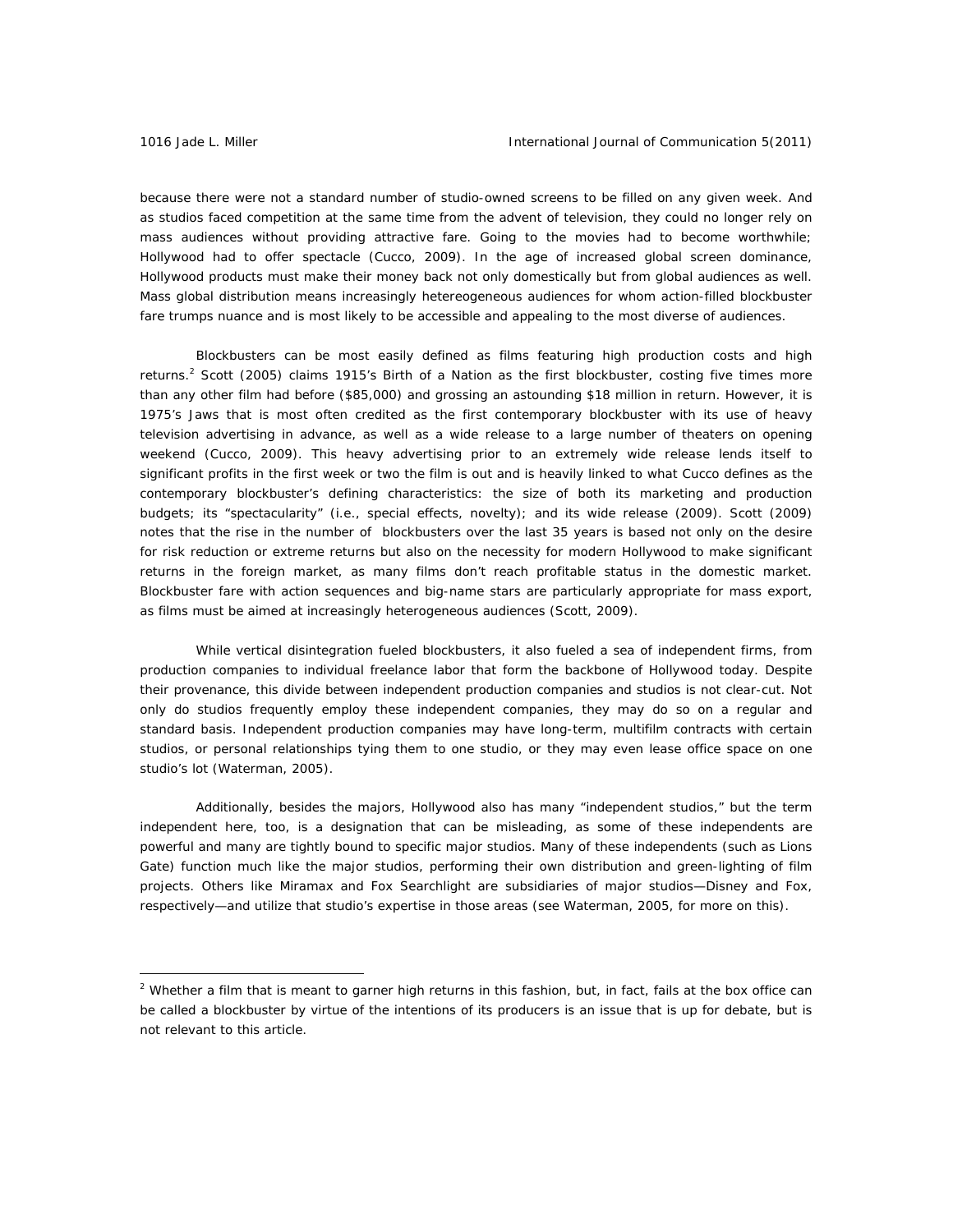Independent production companies of varying levels of connection to major studios engage in movie production from start to finish, championing film concepts and sometimes being the first to greenlight a project or at least back and lend support and cachet to a new film. This draws a picture of a more penetrable Hollywood than the reputation of a major-dominated studio system might lead one to believe. Even if many of these production companies don't have the ability to green-light on their own, they can facilitate the financing and green-lighting of a film. Or they can be enlisted after the fact as a coproducer for one of any number of reasons (to be discussed further in the next section). Given the variety of company types engaged in the production process, the cultural production of the American film industry is not simply bland lowest common denominator fare. Many films that have received production support from major studios have been heralded as masterpieces, even as works of genius (e.g., *Apocalypse Now, The Godfather*). Quality is hard to define, yet it is difficult to deny that the existent dominant entertainment industry structure has produced films that abide by the lowest common denominator formula, as well as product that represents some of the best of film as an art form.

#### **Research Questions**

The research questions this article addresses have implications for the future of entertainment industry economics. The overarching research question is whether the funding structure of highly lauded films differs in nature from that of the high grossing films for which the major studio system is most well known. One can imagine an alternative Hollywood of the future with an eye more for quality than for blockbuster economics. Of course, this alternative Hollywood already exists in part now, alongside blockbuster-producing Hollywood. As many have posited, including Anderson (2006) and Waterman (2005), the rise of alternative distribution technologies—from diverse sources for DVD sales such as eBay to increased movie selection available to audiences via services like Netflix and Direct TV—is likely to drive the shift toward a niche-ified nonblockbuster future. The main research question this article addresses is whether, in this alternate Hollywood, power is more dispersed. Along those lines, how does the coproduction network structure that produces blockbusters change when dealing with productions of higher quality? Do laudable films emerge from more dispersed networks of funding? Are new players continually entering the system, leading to a less dense network? Is one network more clustered and therefore more insulated than another?

Related to these questions about the penetrability of these networks of film production, are debates about the hegemony of the U.S. entertainment industry. Is this industry, sometimes considered as much a global business as it is an American business, exclusively American? Do non-U.S. production companies have a difficult time breaking through the production system to produce films that are well received? Are ties based on nationality the standard? Are there barriers to collaboration between non-U.S. production companies and U.S. companies?

Lastly, to what extent are the same players successful in both networks? Have producers of quality films been able to also break into the world of high grossing films? On the other side of the coin, have companies backing films in the blockbuster model also been able to successfully back quality films, branching out from what is thought to be their traditional business model? First, this article will review the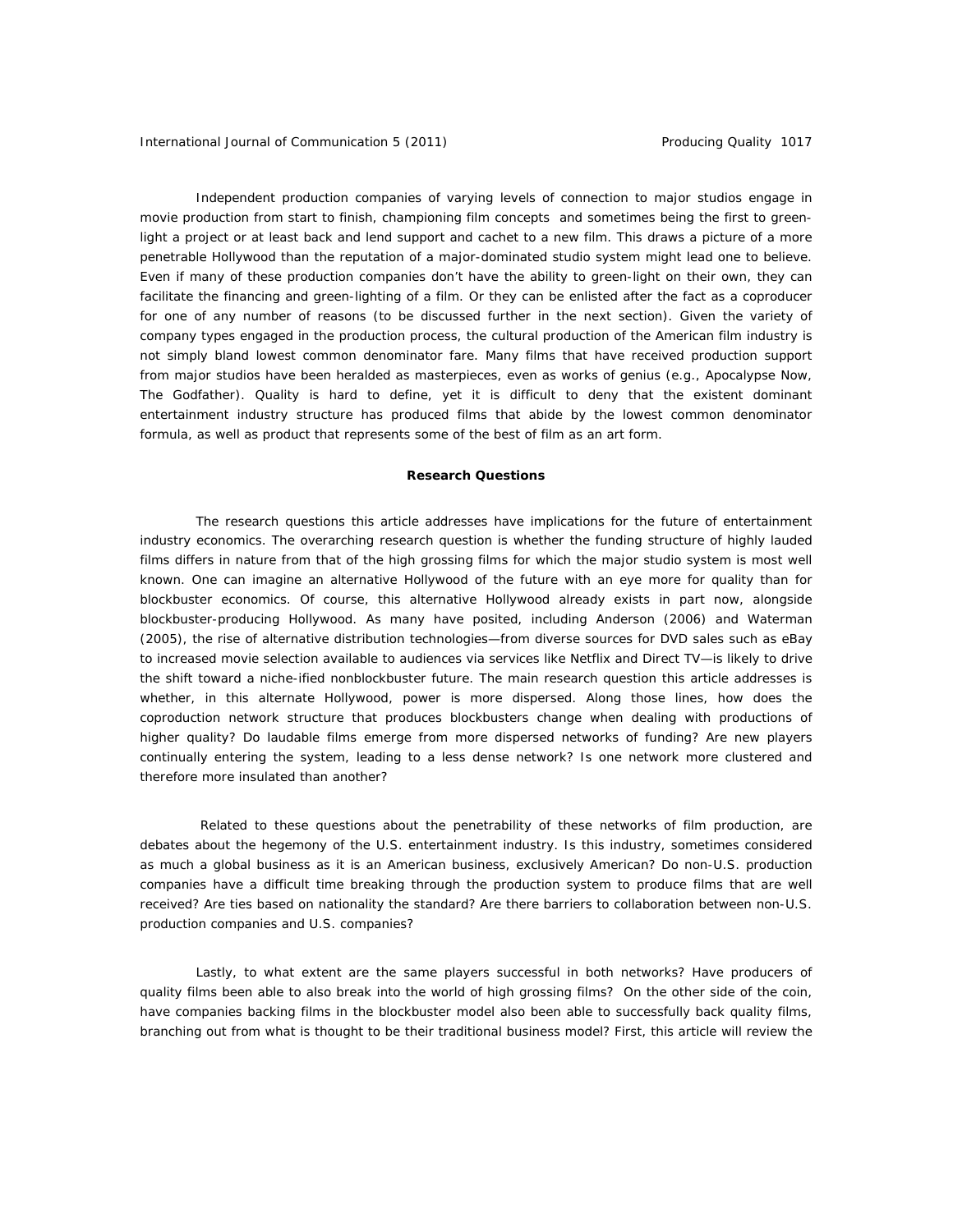current economic structure of Hollywood and theorize about the role of coproductions and the relationship between studios and production companies in modern Hollywood.

### **Background**

More than 60 years after the Paramount Decree antitrust action obliged studios to vertically disintegrate and divest themselves of their exhibition arms, the locus of power in modern-day Hollywood remains in the hands of the major studios, which control the vast majority of distribution and participate in the financing of most films. Waterman (2005) argues that the true source of major studios' power today is in their role as distributors, exerting virtually total control over the mainstream paths by which movies make their way to the eyes of the mass viewing public. In Waterman's analysis, it is this vital role as distributor that enables the majors' other key roles for which they are better known—that of gatekeepers. He notes that while they may not oversee the day-to-day production of all movies they release, major studios are involved in financing and green-lighting a large percentage of projects that make it to theaters and wide release (p. 16).

 The films distributed by major studios are themselves produced by a variety of sources, including independent studios and independent production companies, officially unaffiliated with major studios. These independent studios release lower budget movies and smaller slates than do the majors, which makes each release a riskier prospect (Waterman, 2005). Indeed, from an industrial perspective, the film industry is particularly high risk (Morawetz, 2007; Walls, 2005). This characterization applies across the board. Film production is inherently high risk, though blockbuster sequels can feel less risky to funders than do other films, as they include the elements more proven to draw crowds: spectacular action sequences, big name stars, and association with a successful prequel. At the same time, these elements are remarkably expensive and do not guarantee a box office hit. Given this, usually no single party will want to risk everything on any one production, no matter its size or the diversity of its release slate.

Because of this endemic risk and uncertainty, Morawetz (2007) and Waterman (2005) draw the outline of an industry that, in the past third of a century, has been increasingly reliant on dispersed and external financing, particularly bank financing, to spread risk and minimize the possibility of losing "everything" on any one production. Large studios often maintain revolving lines of credit with banks, usually based on a guarantee that the studio will market and distribute each film (Waterman, 2005). Banks are more likely to feel comfortable funding large budget productions with higher blockbuster potential, while smaller budget movies that take more artistic risks— the kind that may lead to awards and praise—find bank funding more difficult, as potential profits are judged to be smaller. These productions, too, must look for funding from dispersed locations. As Morawetz points out, this has increasingly come from public film support funds in international locations (2007).

It is worth highlighting the high value of guaranteed studio distribution and marketing in securing external funding. For all of the participation of banks and other external funding sources, the concentrated distribution power and marketing prowess of the major studios are their main draw and that which drives their continuing power. Yet, even within the realm of dispersed funding sources, there is room for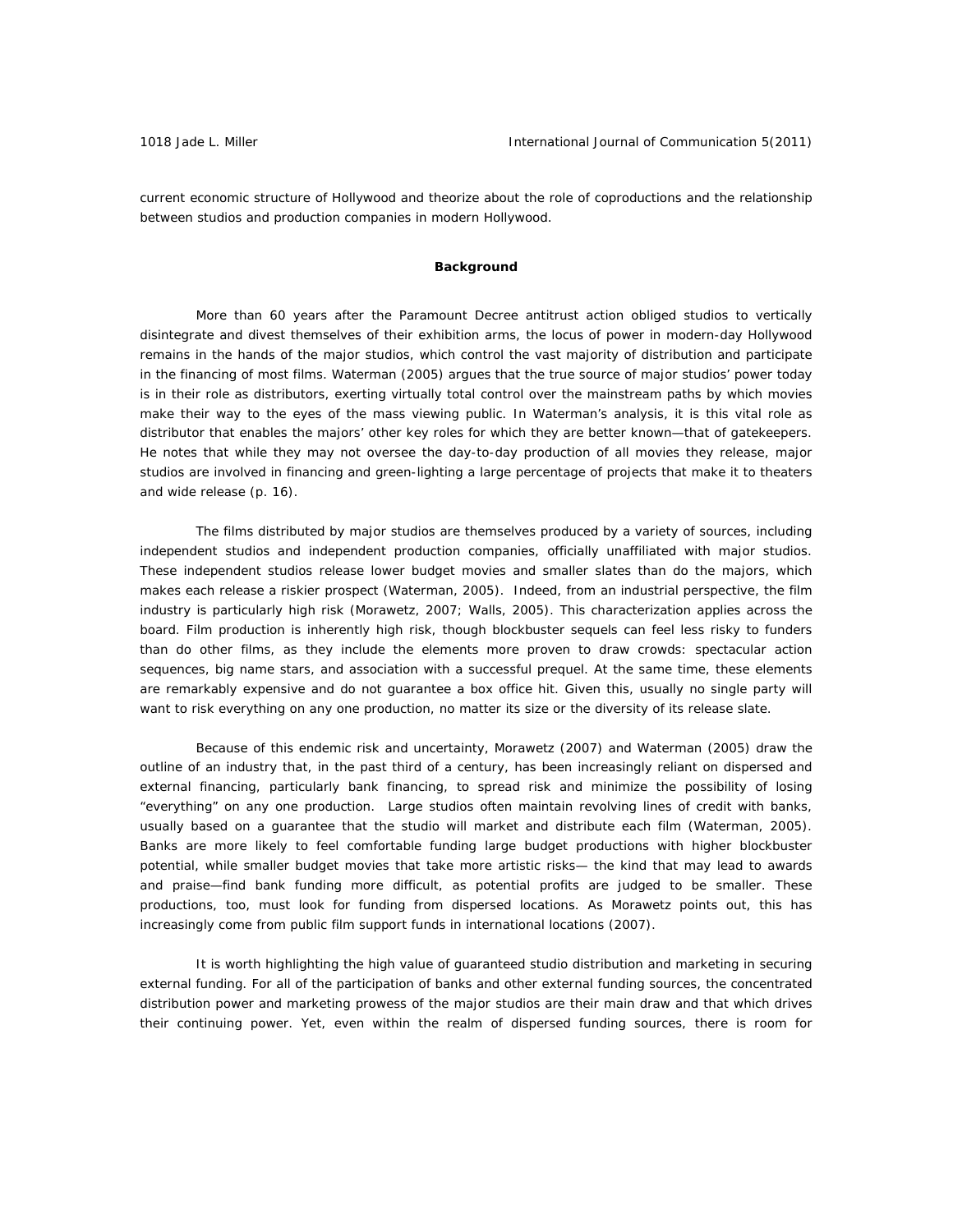difference, and smaller independent studios and producers are more likely to get behind less expensive productions that take greater risks. While Waterman (2005) argues that the continued role of majors in distribution highlights the continued power of major studios—in that they even have a vital role in smaller productions—I argue that the movies that win awards and that, in turn, garner less returns in the general marketplace come from distinctly different funding structures than do the blockbuster high grossing movies for which Hollywood is most well known. While major studios may have a role in both, their role is more central and vital in high-grossing movies; the world of high-quality (or highly lauded) movie production is more dispersed, diverse, and penetrable. Additionally, as networks, including online distribution and distribution sources like eBay and Netflix emphasize a broader catalog, we may see the mass distribution power of major studios drop and the production networks of smaller budget films become more relevant and common.

One significant nonbank and nonmajor studio venue for funding is one that is particularly relevant for this studio of coproduction relationships: European and other international public film support funds. That such funds go to support movies that are helmed by U.S.-based production companies might appear surprising to anyone following the history of European film support. Begun as a tool of resistance to the dominance of U.S. films, such film funds were initially designed to support "high quality" movies that provided an artistic voice for domestic auteurs, an outlet that could not be supported by the mass market. As Morawetz points out, this system in which only the films that could not be supported in the mass market win funds encouraged the development of a film industry in many of these countries that could never become self-sufficient, as the system values art films over those that could appeal to the mass market, and as it values "quality" and artistic expression over development of a sustainable domestic mass market industry (2007). In the past two decades, discourse has begun to support public film policy that, instead of supporting individual local auteurs, favors the grooming of a local film industry workforce and foreign direct investment into local facilities ("building the local industry" vs. "protecting the national culture," as Morawetz [2007] set up the binary). In this way, public film support, particularly in Europe, shifted to encourage foreign productions to shoot on location domestically and to partner with local production companies. Whether this will support a local industry or legitimately benefit local industries is the topic of another article, but many analyses suggest the answer is no (see Christopherson & Rightor, 2010). What is certain here is that this structure of significant film tax incentives means that there are substantial incentives for U.S. productions that are searching for dispersed funding to find it through coproductions with European production companies. (As Morawetz [2007] points out, there are more than 175 support bodies in more than 30 European countries that provide over \$1 billion in public support, excluding tax incentives). Changes in European film support policy in the 1990s meant that there were now incentives to support higher budget foreign productions rather than just small budget local movies. It seems counterintuitive to have public film funds going to support nondomestic movies, but the guiding philosophy is for the funds to be a capacity builder and job creator in the local industry, while still going to support movies that might not make it to the market without public funds. That includes, of course, films that are more likely to win awards and are thought to be of higher quality than is standard Hollywood blockbuster fare, even if those same films have a complex coproduction relationship that makes their nationality and provenance murky.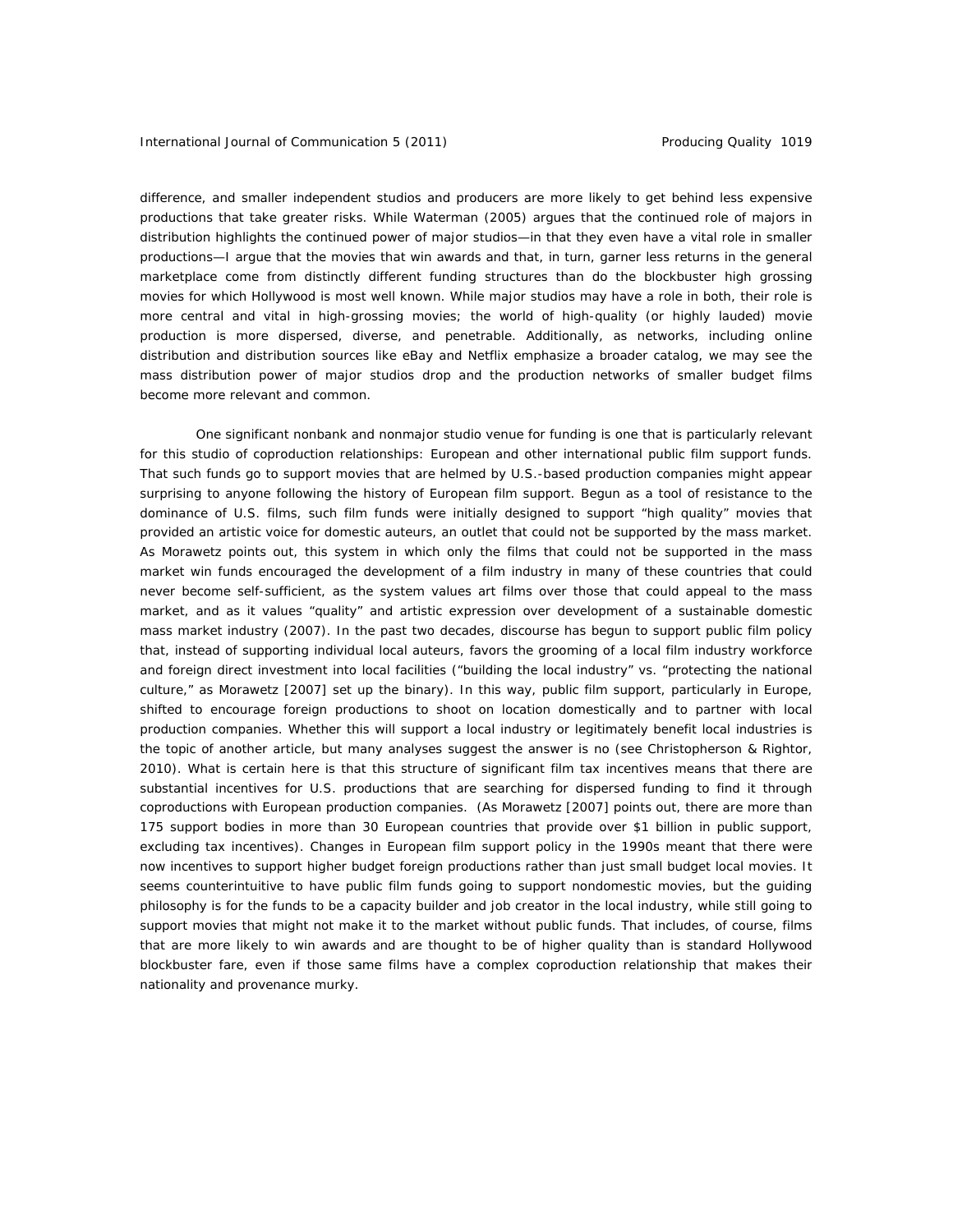We can see then that coproductions have a dual role. Any coproduction can be a mechanism of risk dispersal and spreading ownership of both a film's risks and profits. However, coproductions can also be mechanisms of "rent-seeking" behavior in which coproductions may be based on foreign tax incentives that can be tapped into via the nationality of a particular production company. In this way, coproduction relationships can exemplify the creative ways in which a film with less support from a major studio can seek sources to fund production. For example, Morawetz (2007) described *Lord of War*'s creative funding thusly:

Financed by Endgame Entertainment (U.S. equity money) and VIP3 Medienfonds (German tax shelter money), it took further advantage of soft money by shooting partly in South Africa (Reeleyes Film), and cut still more costs by filming in the Czech Republic. (p. 21)

The production companies listed for the film included Endgame (U.S.) and VIP3 (Germany), as well as U.S.-based Ascendant Pictures and Rising Star, among others. Morawetz argues that coproductions can be a function of film industry production being increasingly driven by rent-seeking behavior or chasing after the largest tax incentives and other state-led film-support initiatives. In this study, we can see the level of coproductions, particularly those with the foreign sources that Morawetz highlights, as heightened in high quality, nonblockbuster productions. Many of the highly lauded movies in this sample are international and incorporate European tax incentives. Being smaller in scope, with less potential profit overall, means that productions must reach out to more places and dig deeper into international film incentives. As Coe (2001) points out, dispersed coproductions are important for their dispersal of power, as they render the major studios if not less important, at least less vital.

## **Method**

#### *Networks*

 For the purposes of this study, the researcher created two networks for a social network analysis. The first network consists of the coproduction links among production companies of the largest grossing Hollywood films over a recent five-year period. The five top grossing films were selected for every year from 2002 through 2006, as determined by domestic (U.S.) cumulative box office gross to a selected year's end. The relatively low figure of five top grossing films per year was chosen to ensure that the sample reflects the extremity of the blockbuster model for Hollywood. In the age of the blockbuster, a small portion of any studio's movies generate the majority of that studio's profit annually (the 80%–20% model as laid out by Anderson, 2006). Selecting the top five films in a year captures the crème de la crème: Each of these five movies can be considered an unequivocal financial success and can be assumed to have made a profit no matter the size of its budget. U.S. box office to year's end was used as a measurement (versus other more universal measures) because dominating the U.S. box office is usually the first hurdle a film must overcome before it is heavily marketed abroad and can generate additional revenues in re-release and special edition sales (Vogel, 2007). In this way, 25 films were selected as the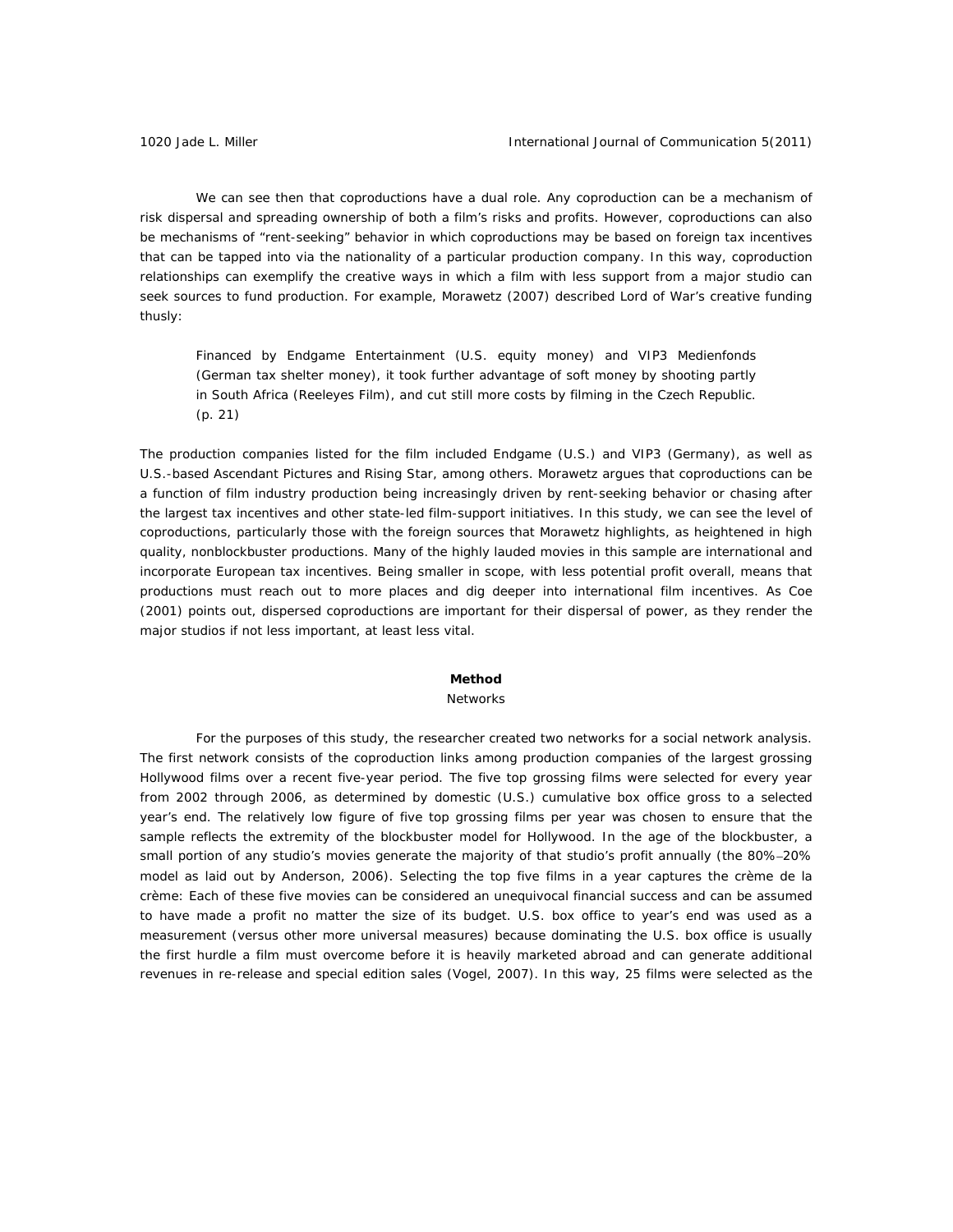sample and appear in Appendix  $1<sup>3</sup>$  Using any five films may have resulted in too small a sample from which to generalize; however, a sample of 25 films over the course of five years should yield sufficient diversity for analysis and generalization.

A total of 110 production companies, all displayed as nodes in Figures 1 and 2, were identified as part of the final sample. Production companies involved in backing the actual production were chosen rather than companies involved in distribution, as distribution decisions are often made after production decisions. Within the coproduction companies, there is green-lighting and funding power—or at least connections to that power—that make or break a film concept. Of course, coproduction relationships tell only part of the story, and the influence of individual production companies in the credits will vary greatly in their control over the film's production and green-lighting processes. Each movie's path from concept to production is fraught with chance, favors, and personal connections. Whole movies have been made about the difficulties and drama of producing even one film (see the fictional *Cannes Man* of 1996 or the 2002 documentary *Lost in La Mancha*). While qualitative research, such as interviews with producers, would draw a fuller picture of each film's path to production, social network analysis of coproduction relationships is a first step that also yields valuable information, giving us a window through which to understand the structure of coproduction relationships in disparate networks from a macro- versus microperspective. Coproduction relationships are valuable in that they can serve as shorthand for the difficulty of bringing a film to fruition and for the openness of that sort of film to new players. It is no coincidence that the only isolate in the sample, Lucasfilm Limited, is a firmly established Hollywood player, while the film with the highest number of coproducers, *The Pianist*, appears to have employed the most creative funding networks to bring the film to the screen. Understanding the shape of coproduction relationships in both networks helps us understand the penetrability and nature of green-lighting power in that network, even if it is not explicitly spelled out in the data.

Production companies with only one produced film (the film in the sample) to their credit are not included in the study, as they are considered to be vanity companies founded for the sole purpose of funding this one film versus active production companies. There is, of course, the possibility in this exemption that a fledgling "real" production company with only one film to its name so far would be erroneously exempted through this procedure. However, this scenario would be the exception rather than the rule, and very little total information would be lost were this to be in the case in one or two isolated incidents. Following this method, 44 production companies were identified as being involved in the funding of these 25 high grossing films.

 The second network created by the researcher is slightly harder to define in that it attempts to identify the highest quality films over the same five-year period of the study. Quality is a highly subjective determination, no matter the subject, and so a parallel descriptive—*laudable*—is employed. The second network consists of those films released from 2002–2006 that received six or more Academy Awards

<sup>3</sup> While films like *The Passion of the Christ* and *My Big Fat Greek Wedding*, which both appear in the sample, are not representative of standard blockbuster production logic, a sample of top grossing films was chosen versus films with the highest budgets or widest openings to reflect the heterogeneous realities of Hollywood fare that is considered to be highly successful.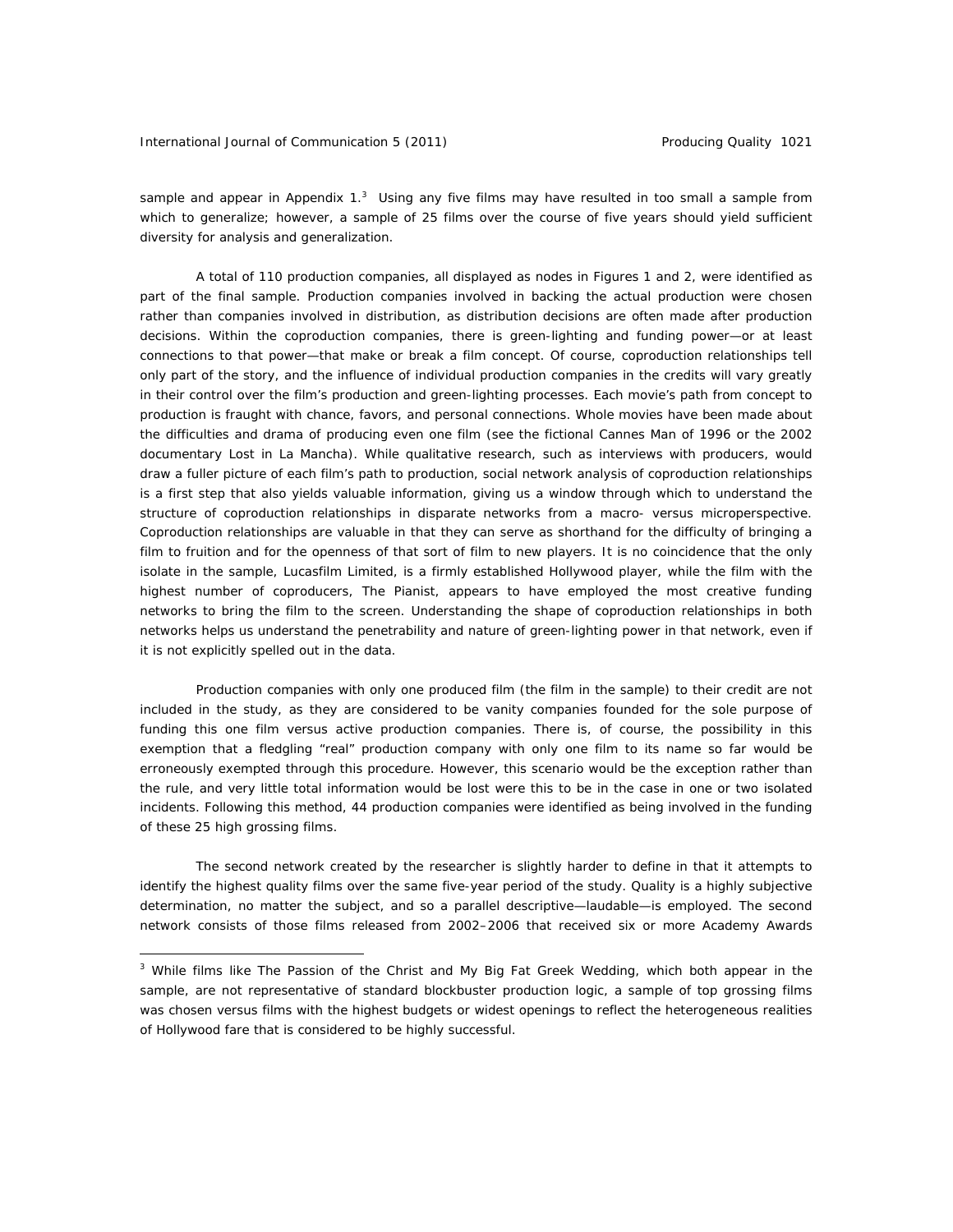nominations. While the Academy Awards are certainly not a universal guarantee of film quality, receiving multiple Oscar nominations represents the repeated judgment of the film community that a certain film was among the best offered that year. In other words, while a film can get one or two nominations through flukes of fate, multiple nominations represent a sustained judgment by multiple members of the filmmaking community that a particular film is, at the very least, worthy of being singled out for praise or highly laudable. Garnering six or more nominations, spanning many categories, is unlikely to happen through chance or luck.<sup>4</sup> This is also why "Best Picture" nominees are not chosen. However, of the selected 21 film samples in this network, 16 of them (76%) were nominated for best picture. Even as studios have begun to campaign rather vigorously for such nominations, the actual garnering of multiple nominations can stand in as a proxy for an elevated level of quality. While being highly lauded does not necessarily translate to being of high quality, there remains an expectation of some kind of correlation between the two. The Oscars were chosen versus a denser criterion of award nominations across multiple festivals because of the elevated status of the Academy Awards in the film industry. An analysis can never include all possible awards ceremonies. The Oscars are simply the most visible of all awards shows, with nominations derived from the collective judgment of those working in the very same industry who have deemed that this film represents the height of quality. Additionally, a large number of Oscar nominations is highly correlated with large numbers of other awards nominations, from the Golden Globes to the SAG Awards. Oscar nominations, then, are a simple signifier for garnering multiple nominations. Additionally, nominations are used as a signifier for quality versus, for instance, the ratings of critics, to make sure the films in the list are still viable high-profile productions as opposed to obscure microbudget critical darlings that only played on screens in one or two cities. The alternative Hollywood of the future is more likely to follow a model based on at least mid-range budgets and recognizable actors rather than on the path of true art films. The Academy Awards, then, serve as a valid proxy for quality films still aimed at profitability and targeted at something that could be considered mass market success.

Using this criterion, 21 films received more than six nominations apiece in this study's five-year timeframe. Two films (both part of *The Lord of the Rings* trilogy) appear on both network lists and were counted in each. This network sample is cited in Appendix 2. Following the same method as the highly grossing sample (exempting production companies with only one film to their name and using only and all production companies listed in the credits), we identified 80 production companies that contributed to the production of these 21 films (compared to the 44 companies attached to the 25 high grossing films).

An affiliation matrix was created representing the links (i.e., coproduction of at least one film in this simple) between each production company. This technique is referred to as two-mode analysis in which the affiliation matrix is multiplied by its transpose to create a coproduction matrix (Borgatti, Everett, & Freeman, 2005). The coproduction matrix indicates the frequency of two production companies being attached to the same film. It is worth noting that seven production companies appear in both the highly grossing and highly lauded networks (nine if the overlap of the two *Lord of the Rings* films is

<sup>&</sup>lt;sup>4</sup> Of course, some companies sustain massive Oscar® campaigns aimed at Academy voters, but the movie must also be widely considered laudable (worthy of such praise) for an ad campaign to have a chance.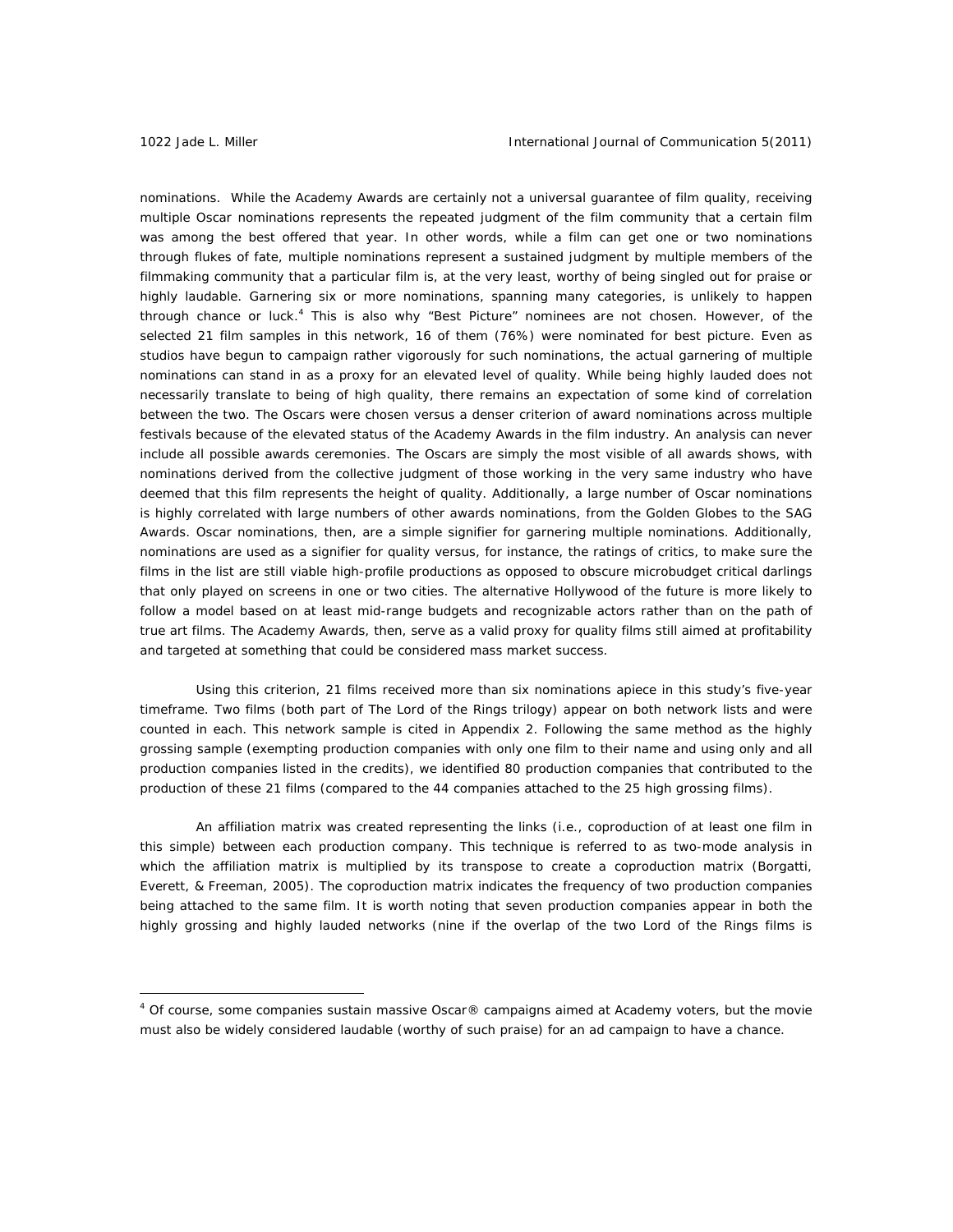International Journal of Communication 5 (2011) **Producing Quality 1023** 

 $\overline{a}$ 

counted). These companies are Fox, Paramount, Warner Brothers, Dreamworks, WingNut, Village Road, and NPV (as well as New Line and Saul Zaentz, if the two *Lord of the Rings* films are counted).<sup>5</sup>

 The analysis strategy consists of calculation of standard network matrices such as degree centrality, clustering, and density (Scott, 2001). A Quadratic Assignment Procedure (QAP) correlation was also run between networks, and a homophily test was run on both with attribute data regarding the nationality of individual production companies (Borgatti et al., 2005).

#### **Results**

The affiliation matrix for the highly grossing films network is shown in Figure 1. Each selfenclosed group is illustrated in a different color, and we can see only four isolated films, the three clusters along the top of the figure, and one purely isolated company, Lucasfilm, which is powerful enough and its *Star Wars* prequels enough of a sure thing that it needed no cofunding relationships with other companies. Gomery (2009) notes Lucas' ability to fund his movies entirely and retain 90% of the revenues (after paying Fox their distribution fee) is a testament to the certainty that the *Star Wars* prequels would be profitable. This set-up is highly unusual. Yet, at the same time, Gomery points out that even Lucas couldn't go it entirely alone; he needed Fox's distribution connections and expertise. Thus, we can see that even the rare non-coproduction still requires some reliance on another entity, though not in the production or financing stages. Lucasfilm's position in the network as an isolate highlights the singularity and unusualness of its power, yet its reliance on Fox for distribution is a footnote, reminding us that this is as much power as one firm can achieve in the current system.

<sup>5</sup> WingNut, while integral to the *Lord of the Rings* productions, also produced *King Kong*, putting it fairly in both lists.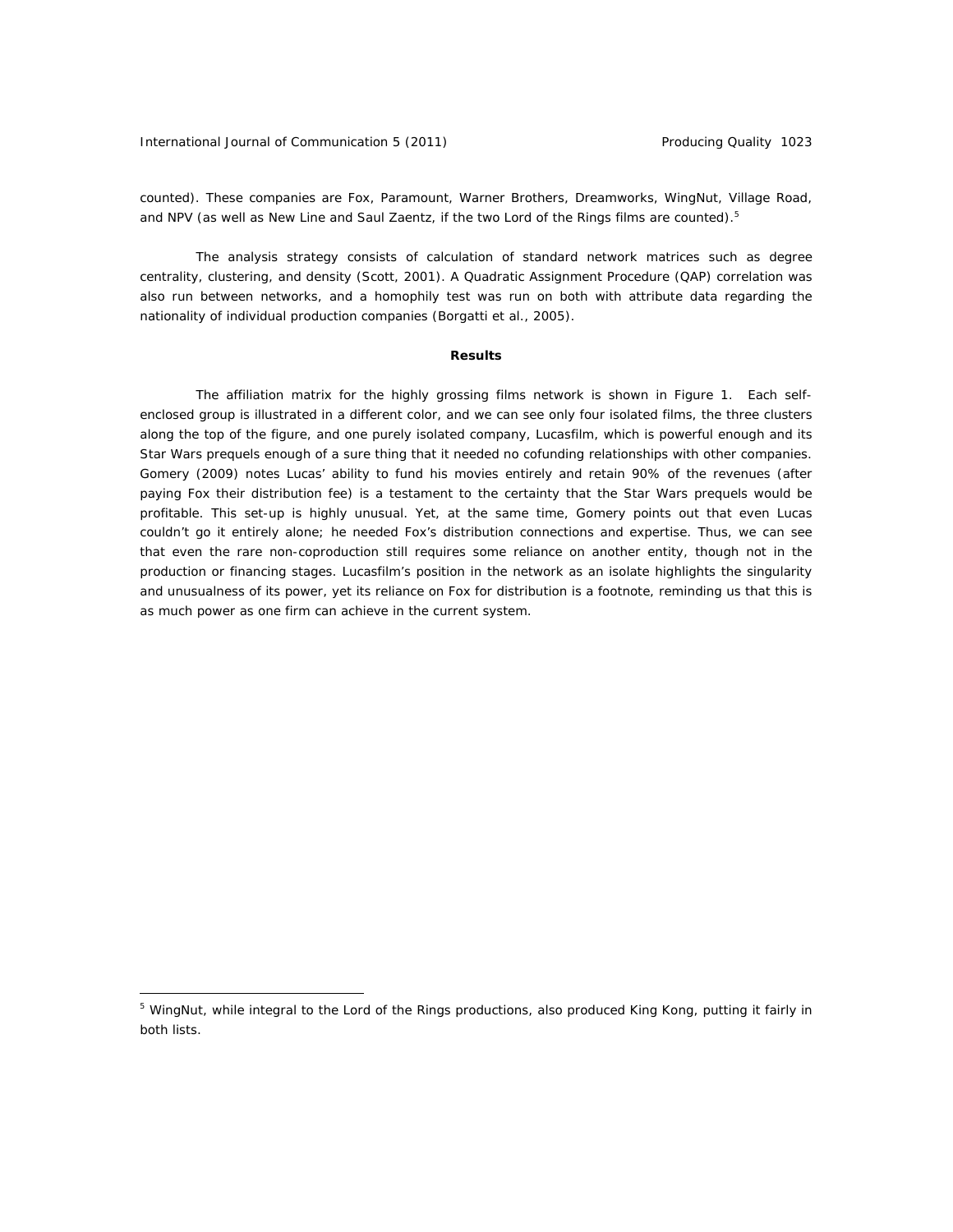

*Figure 1. Network of coproduction relationships among production companies of high grossing films.*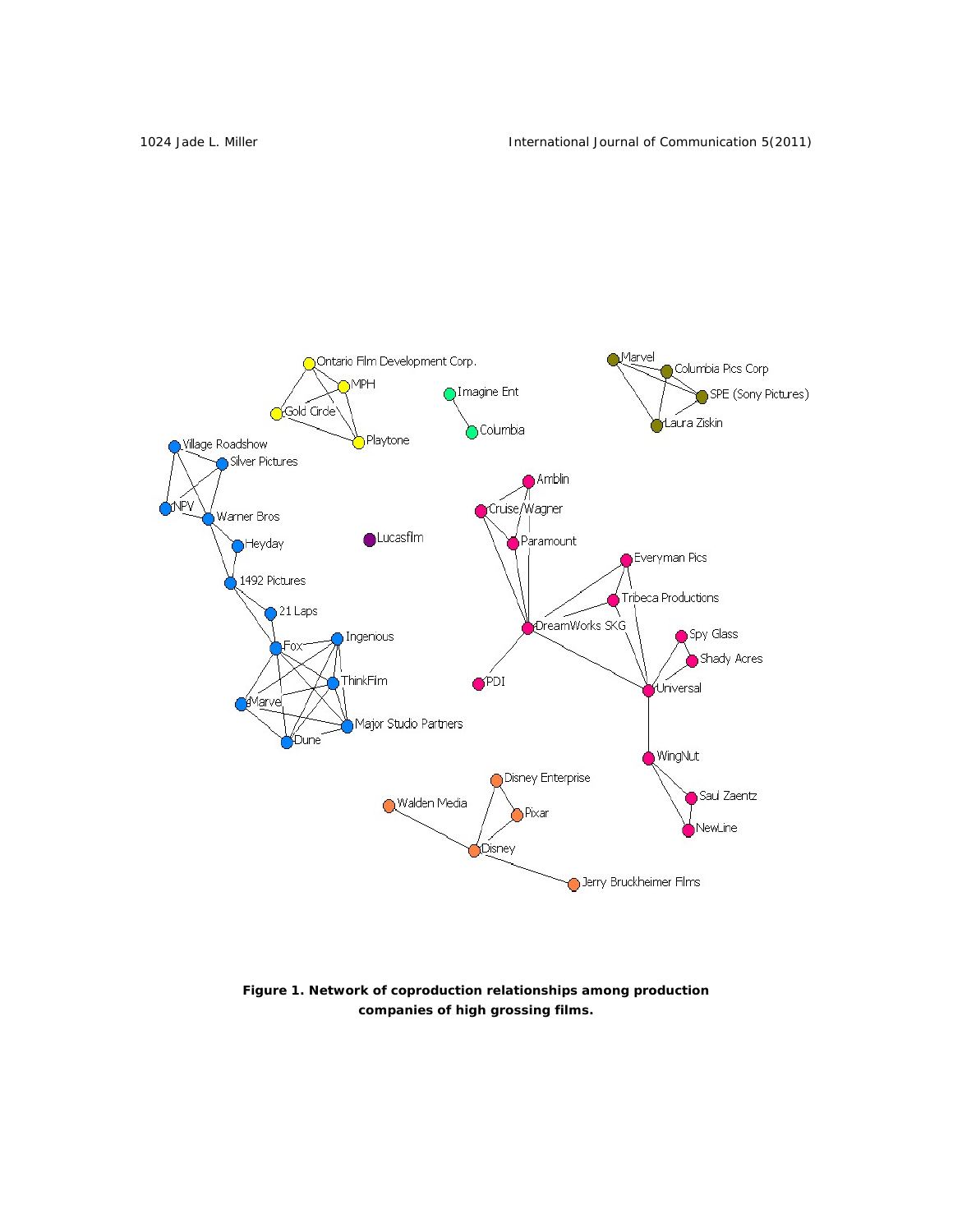Figure 2 represents the affiliation matrix for the highly lauded films, following the same colorcoded logic. There are five self-contained groups that reflect five separate films (and no isolates), as well as one large and expansive network of affiliations connecting, in some way, the remainder of production companies in the network.



*Figure 2. Network of coproduction relationships among production companies of highly lauded films.*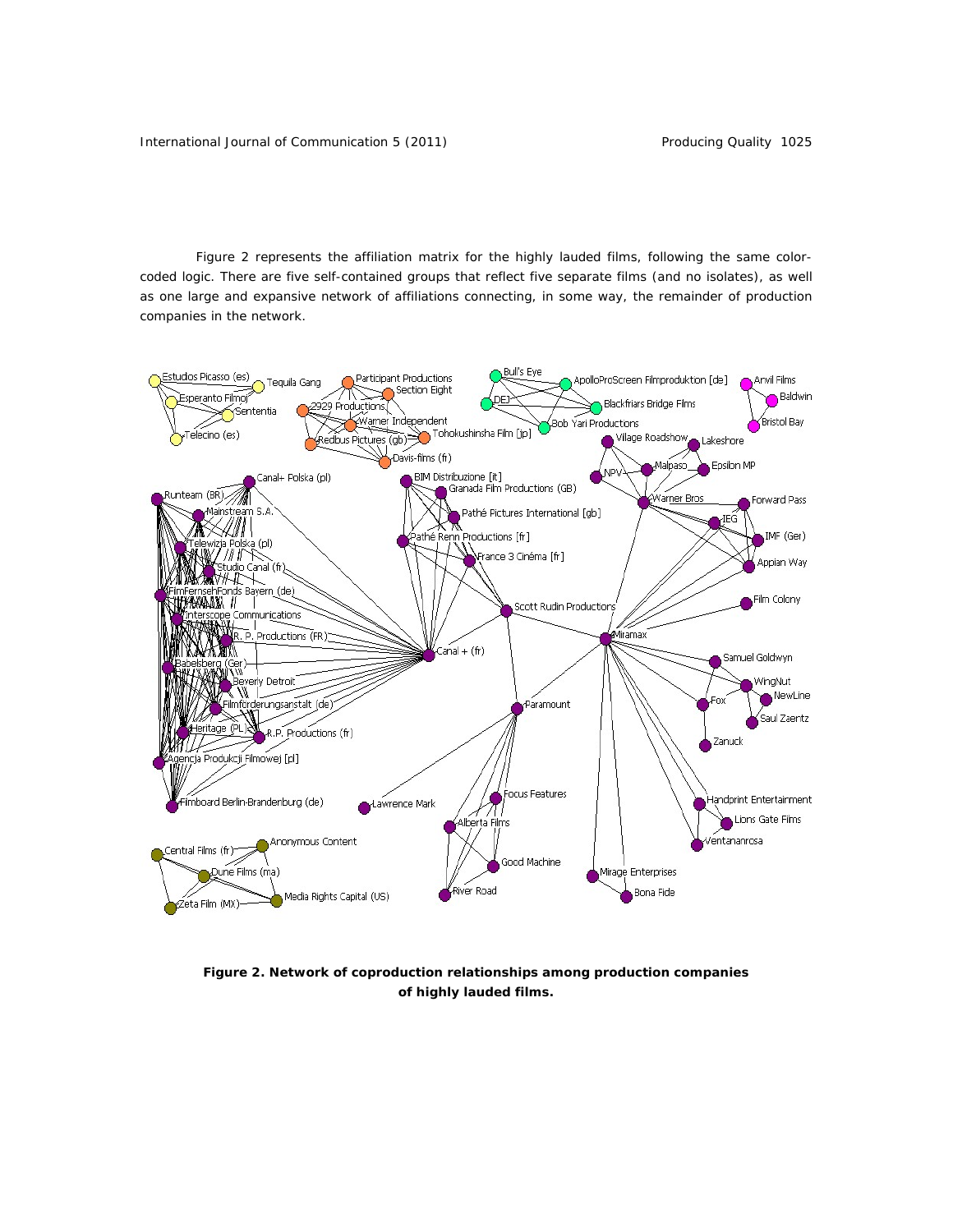This study's first research question asks whether highly lauded films are products of more dispersed networks of funding than are highly grossing films. Degree centrality analyses were run on both networks. Overall, network centralization on the production networks of highly grossing films is quite low: 1.76%, with a mean degree of 1.36 links per node, SD = 2.03. Disney, Fox, and DreamWorks SKG have the highest degree: 7, with a normalized degree of 2.14 for each. <sup>6</sup> Warner Brothers and Universal follow closely: both with a degree of 6 and a normalized degree of 1.84.

Network centralization on the production networks of highly lauded films is also low, but higher than in the highly grossing films network. Network centralization for the highly nominated films is 7.58%, with an average of 4.78 links per node,  $SD = 5.14$ . Canal  $+$ , a French company, has the highest -degree: 21, with a normalized degree of 9.63. Miramax, well-known as an "indie"-producing giant, is the second largest, with an in- and out-degree of 16, and a normalized degree of 7.34. It is worth noting that the strong showing of Canal+ versus Miramax is likely attributable to the former company's collaborations with a large number of partners on each film. Miramax produces many films, but does so in collaboration with few partners. The subject of this article, though, is based on collaborations between partners versus numbers of successful films that particular firms have produced. That Canal+ has relationships with a large number of other production companies as does Miramax speaks to a more dispersed and open funding structure, despite the centrality of both Canal+ and Miramax.

 Along the same lines, another research question asks if new players are constantly entering the highly lauded network to fund films, leading to a less dense network? Density analyses were run on the two networks. For the highly grossing network, density is .01, SD =.13, whereas, for the network of highly lauded films, it is .04, SD = .21. Although both networks are sparse, the highly lauded network is denser, despite its being nearly twice as large.

 The next research question concerns the national location of the funding firms and their relationships as a barrier or accelerant to film production ties. Homophily tests were run between national location of the production companies and their ties. In the network of the production companies for highgrossing films, there is significant evidence of homophily ( $p < 01$ ), but the effect size is quite small ( $R^2 =$ .004). This homophily and effect size can likely be explained by only one production company being, in fact, foreign (a Canadian production company that supported *My Big Fat Greek Wedding*, which can only be considered a highly atypical high grossing film). In the network of the production companies for highlylauded films, the homophily is even more significant ( $p = .00$ ), but the effect size is similarly small ( $R^2 =$ .005).

Lastly, the third major research question asks to what extent the same players produce highly lauded films and high grossing films. A relationship between the two networks was investigated through correlation of the two networks using the QAP. The correlation score is .081, *p* <.01. This shows very low correlation between the two networks, as we can see in the raw data as well. There is some overlap

 $6$  As this is an affiliation network, all degrees here are both in-degree and out-degree.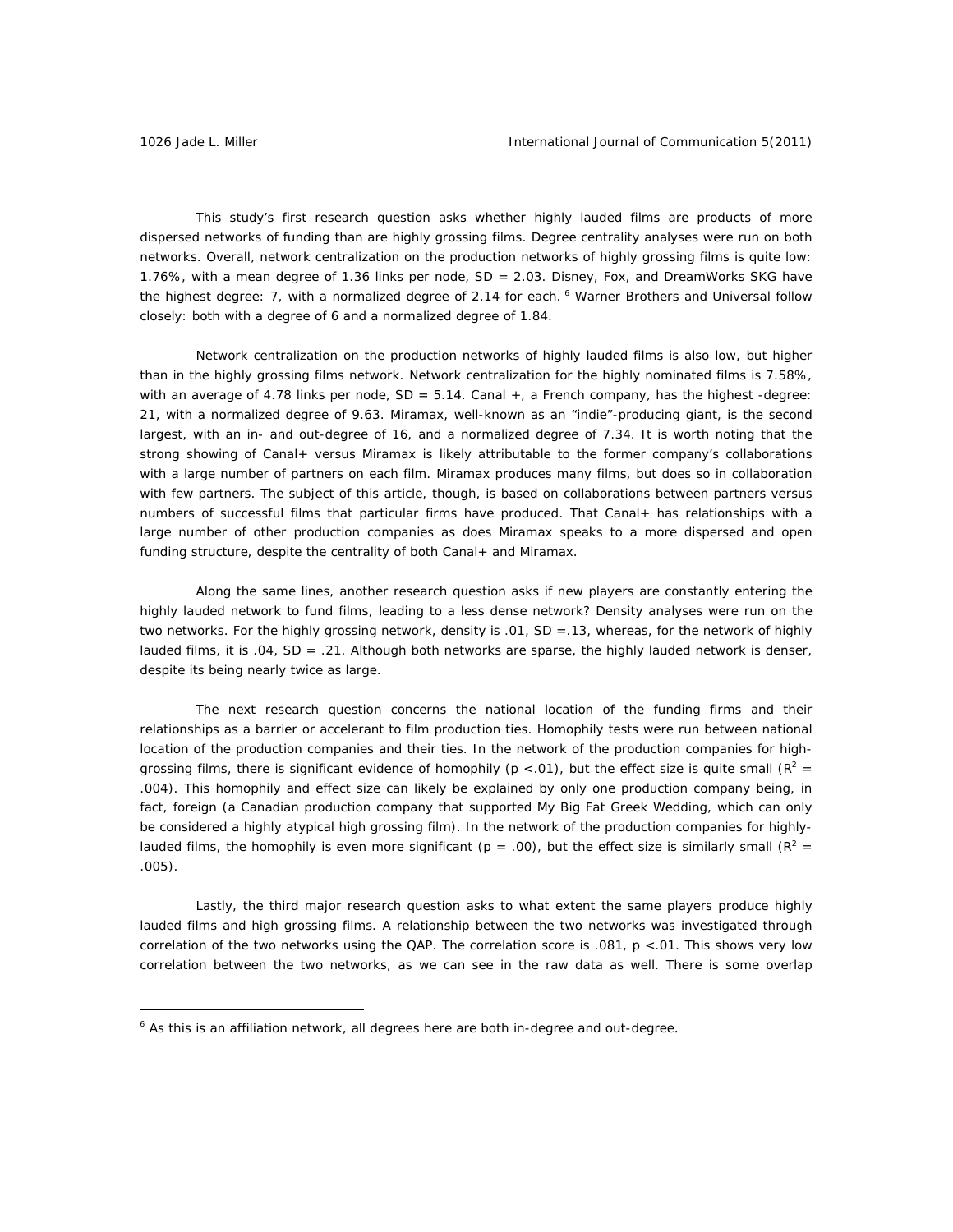between studios in both networks, but the vast majority are active in only one network and isolates in the other.

## **Discussion**

 This study examines the different network structures of coproduction funding in two types of films: major blockbusters and highly lauded major productions. In imagining an alternative Hollywood where quality trumps the blockbuster-led profit motive, what would (and do) funding and green-lighting structures look like? Three analyses were run, all centered on that theme.

First, the research question asks, if highly lauded (high quality) films are the products of more dispersed funding structures than are highly grossing films. A degree centrality analysis shows that neither network is very centralized, suggesting that the overarching dominance of a few key players in either type of funding network may be overstated by qualitative generalizations about the industry. While the network isn't very centralized overall, specific individual firms do serve as a central point for many of the links. Even a cursory glance at Figures 1 and 2 reveals particular companies that stand out as central: Dreamworks, Disney, and Universal in the high grossing network; and Canal+, Miramax, and Paramount, in the highly lauded network. Indeed, each of these companies led the field in in-/out- degree connections.

Yet, even though certain production companies may be particularly active and vital in the production of highly lauded films, the size of coproductions indicates there are many collaborations in highly lauded films. This is reflected in the degree differences between the two networks. Analyses show that the most connected companies in the highly lauded network have much higher in-/out-degrees than do the companies in the highly grossing network. This suggests that, just as Canal+ has more overall relationships than does the technically more productive Miramax, those companies funding high quality films reach out to more dispersed networks for additional funding and support. As Morawetz (2007) notes, this outreach is a way to disperse risk in producing nonblockbuster fare and to pursue public film funds with diverse production company rules attached to them. Nonblockbuster films must be more creative and more dispersed in their funding structures.

Density and clustering are also analyzed, and while neither network is shown to be very dense, both show high degrees of clustering. Without comparing the networks of hundreds of films spanning at least a decade, it might be hard to get sufficient overlap of production companies. The density shown here may be a reflection of each individual film's dense clustering and of the low level of linkages between films. However, even with a larger sample, the large percentage of production companies without ties to other films could not be expected to change drastically That is the picture of the industry that these analyses have drawn: Both networks continually involve new firms that are not already established as major players, while they are given to dense clustering around a few centralized nodes. The centrality analysis shows, too, that while network structure may be similar, the highly lauded network involves a much higher degree of connections and is therefore more penetrable. Yet, even as the highly lauded network appears more penetrable than does the high grossing network, it is worth noting that Figure 2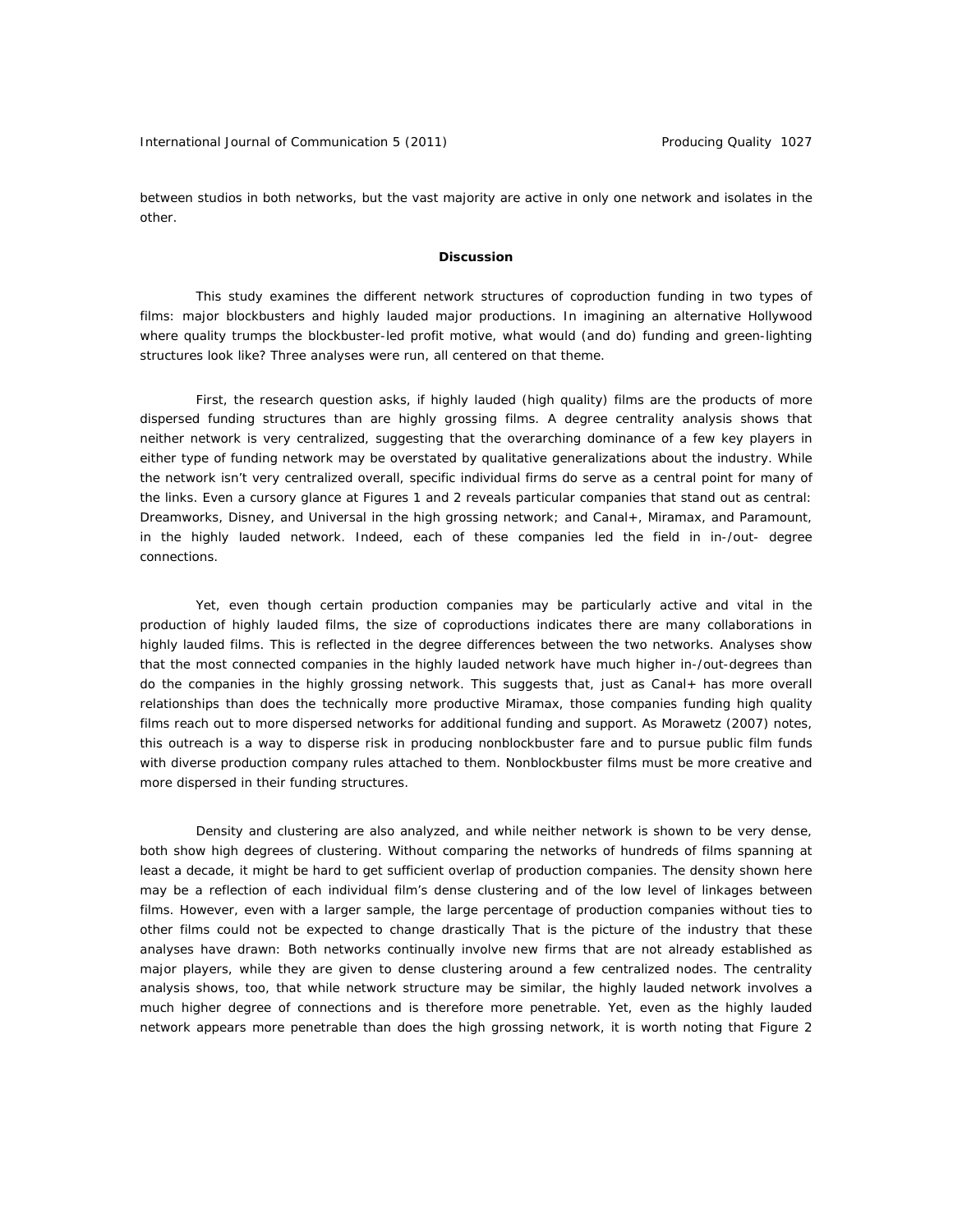shows that the majority of these firms can trace themselves to one another, usually by way of the more centralized firms. Though the highly lauded network offers more doors upon which to knock for funding and more opportunities for films to get funding from dispersed forces, there are still leading firms that hold much of the power in this network. The implications of this for our hypothetical Hollywood are important because such an alternative structure would not destroy the power of major studios; instead, this power would still be relatively centralized, but shared with many more players.

The next round of analyses addressed the issue of American-led hegemony. The raw data in the high grossing network is almost self-evident, rendering the results somewhat redundant: Only one production company was not U.S.-based. In that network, it is clear that nationality is very closely tied to production cooperation, though, as the effect size indicates, other factors as well would be necessary to effect such cooperation. High grossing blockbuster-style films tend to be funded by and return profits back to U.S. corporations.

In the highly lauded network, homophily between company nationality and likelihood to collaborate is also high (and effect size low). The homophily here can likely be explained thusly: Films utilizing foreign funding (or foreign films themselves) are more likely to necessitate multiple funders, many of which will also be from foreign countries, or the foreign production companies may have been included because of their nationality (and subsequent ability to tap into public funds), revealing that these productions find it necessary to use particularly creative funding strategies. For instance, *The Pianist*, (represented as the extremely dense interlocking cluster to the leftmost side of Figure 2, connected to the rest through Canal+) with no direct funding from a major Hollywood studio, utilized multiple funding sources from Poland, from France, and from Germany, among other countries. One can assume that the lack of a major studio to champion the film led both to spreading the investment between multiple entities, as well as to reaching out to major European production companies and to public funds in a variety of European nations. International production companies, being less a part of the entrenched Hollywood system, are likely to be a part of funding networks that include multiple non-U.S. entities. Therefore, this reflects the tendency of films that reach out to one international funder to also reach out to multiple international production companies.

It is also worth noting that our example of dispersed funding, *The Pianist*, is not self-enclosed. Canal+, the French production company, coproduced both *The Pianist* and *The Queen*, another film utilizing largely non-U.S. funding sources. Scott Rudin Productions, a production partner on *The Queen*, is one of the more central nodes in the highly lauded network, collaborating on *The Hours* with Miramax and Paramount, two other centralized nodes. In just one step, the dispersed European funding network of *The Pianist* is connected to the most centralized and productive firms in the network, all three of which are based in the United States. In this way, the production of higher quality or highly lauded films is more geographically dispersed. While the participation of one non-U.S. firm is a significant correlate to the participation of multiple production companies on one film, it is also worth noting that these U.S. and non-U.S. films are generally not that far removed from one another in the network structure of highly lauded films. While blockbuster logic may go along with imagining Hollywood as U.S.-centric, a future of higher quality productions and more dispersed funding networks is likely to be more international in character, particularly if public film funds in Europe remain structured as they are at present.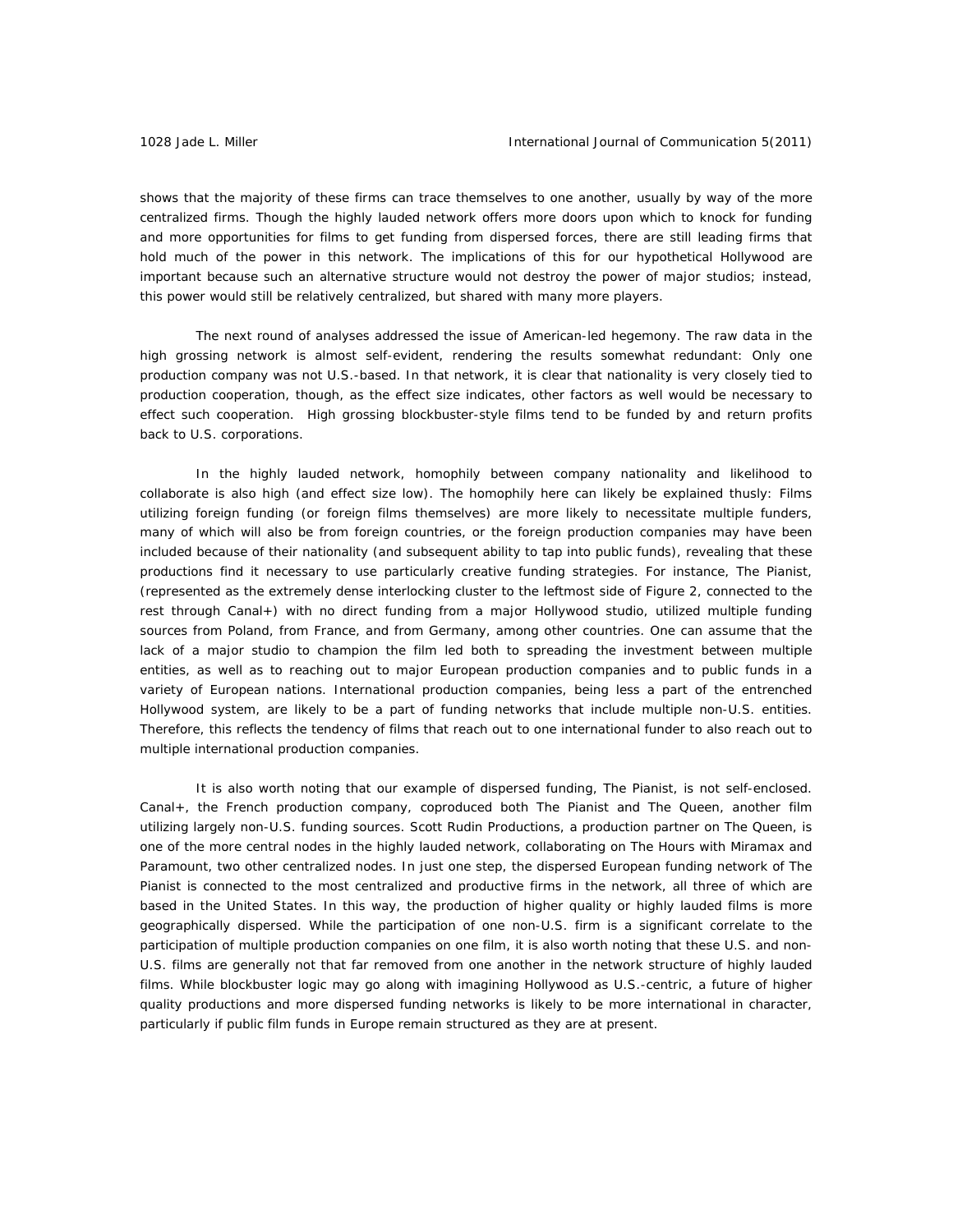This article set out to imagine an alternative Hollywood, with production aimed at quality versus the blockbuster mindset that has reigned thus far. Yet, the line of inquiry here is not only relevant for imagining a hypothetical industrial structure specifically more conducive to quality products. In a movie industry increasingly defined by dispersed and networked means of production and distribution, it is not hard to begin wondering what that business would look like with some of the gatekeeping power of the major studios also dispersed. We can imagine a Hollywood of the near future with productive capacities dispersed among a wide variety of production companies. In the age of the "Long Tail" (Anderson, 2006), the economics of lowest common denominator production will at least lose some of its power. This (perhaps inevitable) cultural power shift may also lessen the dominance of blockbuster-style major studio coproductions. The age of the blockbuster may be ending (Anderson, 2006). In competing with the 80% of films that make up the long tail of the entertainment industry, blockbuster-style funding will also need to shift. It is worthwhile, then, to examine the networked structure of both types of productions to determine whether there are different network structures that define funding in blockbuster films and highly lauded films. The revelation in the final analysis that there is little overlap between production companies backing highly grossing films and highly lauded films suggests that the production companies involved in the creation of highly grossing films will need to adjust or diversify if, as many believe, the age of the Long Tail is upon us.

 Future research would do well to explore the relationships here more deeply. Using coproduction on a closed world composed of a limited number of films is a rough way to get at some densely layered and nuanced information regarding relationships in the film industry. Scott Rudin, for instance, whose production company was involved in the funding of three films in the highly lauded network, also used to work at Disney and at Miramax. Indeed, Disney, not present in the highly lauded network, is certainly active there, given the Disney-Miramax relationship. Similarly, Warner Independent and Warner Brothers also have clear links not addressed in this study, and *Good Night and Good Luck*, a Warner Independent production, is self-enclosed in this study, with links only to its co-production companies, many of which are not U.S.-based. Additionally, films may have barriers to funding not related to a mass market/quality dichotomy. Female-driven or minority-helmed films, for instance, may find funding more difficult, and a quantitative analysis will find it difficult to address these nuances.

 To a degree that was not able to be fully captured here, film funding is a complex dance, combining professional partnerships and personal relationships, with employees and executives changing positions and companies frequently. An agreement to coproduce a film, as in most arts-related endeavors, involves not just professional considerations but also the most social of attributes—social relationships and trust (e.g., Currid, 2007; Rantisi, 2004). Future research that incorporates entire production slates of a large number of production companies and tracks executives in their professional relationships (and perhaps, personal as well) would be ideal. A diagram addressing the social connections and previous working relationships of all major players would likely have so many crisscrossing lines that it would be rendered unreadable. Yet, it is these types of crisscrossing lines that may draw a fuller picture of entertainment industry collaboration, both as it exists today and as it could exist in the hypothetical decentralized future of production in the age of the Long Tail. That said, the analysis here does provide significant insight into funding and coproduction relationships in two different takes on Hollywood.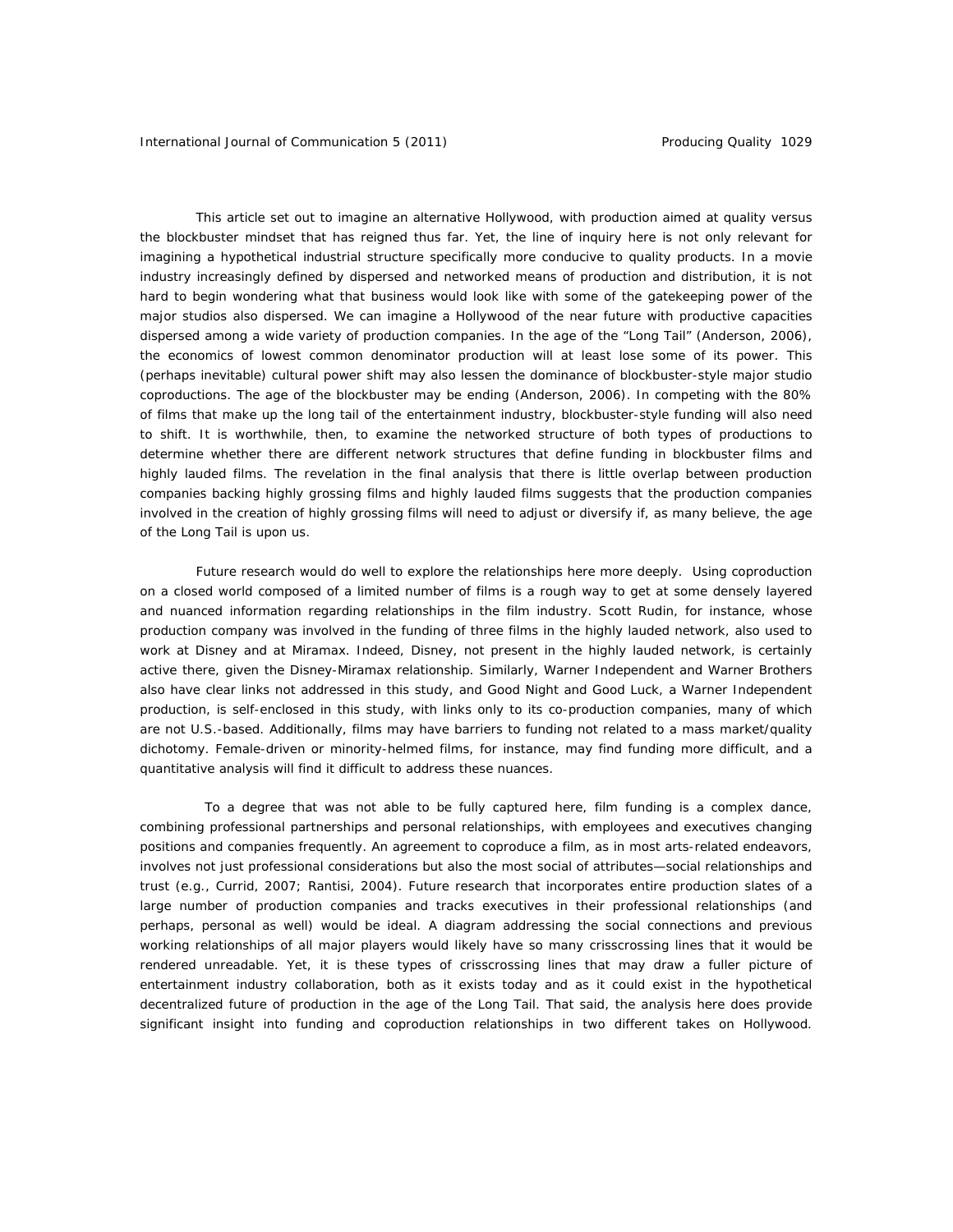Coproduction networks of highly lauded films do appear to exhibit structural differences from their high grossing counterparts that suggest more collaboration and penetrability. The Hollywood of big budgets, sequels, big-name stars, and "surer" things is less penetrable and less diverse than is the Hollywood of smaller highly lauded movies. If the future of film production looks like the structures of the alternative Hollywood described here, we may see a more cooperative, dispersed, and international industrial structure for the future.

*Appendix 1. Top grossing domestic box office films in the U.S. to year-end, 2002–2006.* 

| 2006      |                                               |
|-----------|-----------------------------------------------|
|           | Pirates of the Carribean: DMC                 |
|           | <b>Night at the Museum</b>                    |
|           | Cars                                          |
|           | X-Men: The Last Stand                         |
|           | The Da Vinci Code                             |
| 2005      |                                               |
| ٠         | Lord of the Rings: Two Towers                 |
| $\bullet$ | Star Wars Episode II                          |
|           | Harry Potter and the Chamber of Secrets       |
| 2004      |                                               |
|           | Shrek II                                      |
|           | Spider Man II                                 |
|           | The Passion of the Christ                     |
|           | <b>Meet the Fockers</b>                       |
|           | The Incredibles                               |
| 2003      |                                               |
| ٠         | The Lord of the Rings: The Return of the King |
|           | <b>Finding Nemo</b>                           |
|           | Pirates of the Caribbean: CBP                 |
|           | <b>Matrix Reloaded</b>                        |
|           | <b>Bruce Almighty</b>                         |
| 2002      |                                               |
| $\bullet$ | Spider Man I                                  |
|           | The Lord of the Rings: The Two Towers         |
|           | Star Wars: Episode II                         |
|           | Harry Potter and the Chamber of Secrets       |
|           | My Big Fat Greek Wedding                      |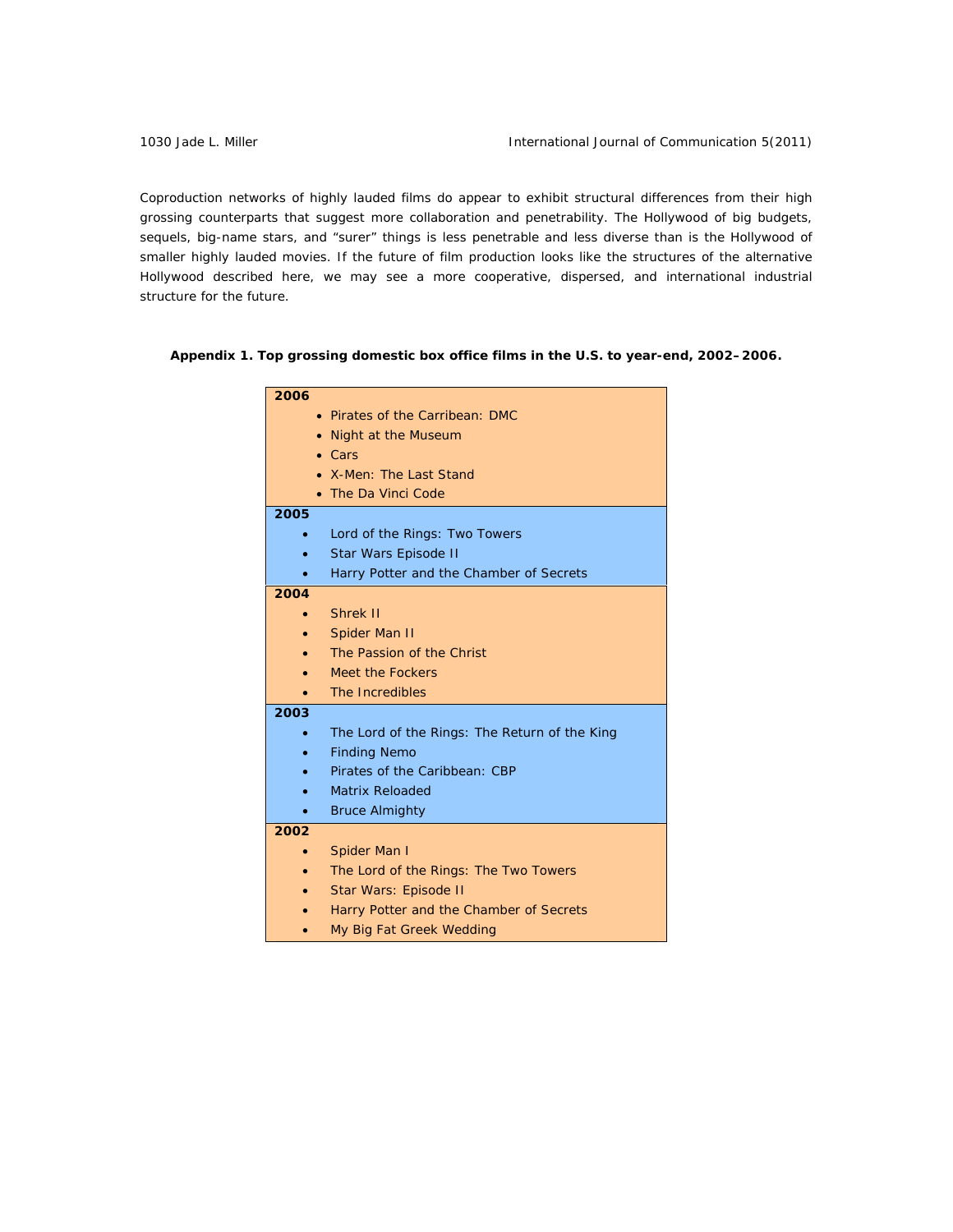# *Appendix 2. Films receiving six or more Oscar nominations, 2002–2006.*

| 2006 |                                               |
|------|-----------------------------------------------|
|      | Dreamgirls (8)                                |
|      | Babel $(7)$ *                                 |
|      | Pan's Labyrinth (6)                           |
|      | The Queen $(6)$ *                             |
| 2005 |                                               |
|      | Brokeback Mountain (8) *                      |
|      | Crash $(6)$ **                                |
|      | Good Night and Good Luck (6) *                |
| 2004 |                                               |
|      | The Aviator $(11)$ *                          |
|      | Million Dollar Baby (7) **                    |
|      | Finding Neverland $(7)$ *                     |
|      | <i>Ray</i> (6) $*$                            |
| 2003 |                                               |
|      | The Lord of the Rings: ROTK (11) **           |
|      | Master and Commander (10) *                   |
|      | Cold Mountain (7)                             |
|      | Mystic River (6) $*$                          |
| 2002 |                                               |
|      | Chicago $(13)$ **                             |
|      | The Hours $(9)$ *                             |
|      | The Pianist $(7)$ *                           |
|      | Frida (6)                                     |
|      | The Lord of the Rings: The Two Towers (6) $*$ |
|      | Road to Perdition (6)                         |
|      |                                               |

\* Includes nomination for Best Picture

\*\* Includes win for Best Picture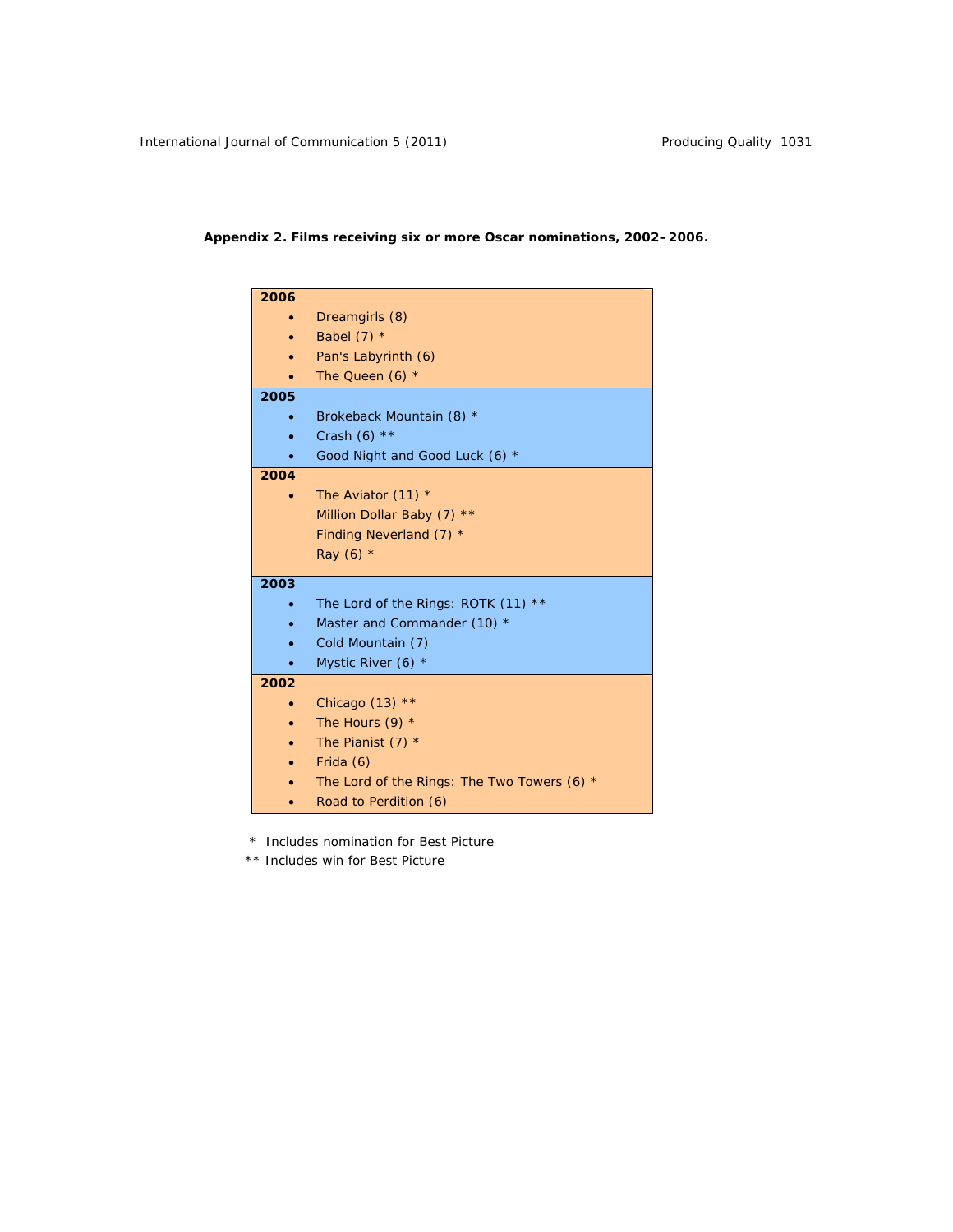1032 Jade L. Miller **International Journal of Communication 5(2011)** International Journal of Communication 5(2011)

## **References**

- Anderson, C. (2006). *The long tail: Why the future of business is selling less of more*. New York: Hyperion Books.
- Borgatti, S., Everett, M., & Freeman, L. (2005*). UCINET 6 for Windows: Software for social network analysis.* Harvard, MA: Analytic Technologies.
- Caves, R. (2000). *Creative industries: Contracts between art and commerce*. Cambridge, MA: Harvard University Press.
- Christopherson, S., & Rightor, N. (2010). The creative economy as big business: Evaluating state strategies to lure filmmakers. *Journal of Planning Education and Research, 29*(3), 336–352.
- Coe, N. (2001). A hybrid agglomeration? The development of a satellite-Marshallian industrial district in Vancouver's film industry. *Urban Studies, 38,* 1753–1775.
- Cucco, M. (2009). The promise is great: The blockbuster and the Hollywood economy. *Media Culture and Society, 31*(10), 215–231.
- Currid, E. (2007). *The Warhol economy*. Princeton, NJ: Princeton University Press.
- Gomery, D. (2009). Economic and institutional analysis: Hollywood as monopoly capitalism. In T. Miller (Ed.), *The contemporary Hollywood reader* (pp. 27–36). New York: Routledge.
- Hall, P. (1998). *Cities in civilization: Culture, innovation, and urban order*. London: Phoenix Giant.
- Morawetz, N. (2007, June). *Finance, policy and industrial dynamics: The rise of co-productions in the film industry*. Paper presented at DRUID, Copenhagen.
- Rantisi, N. M. (2004). The designer in the city and the city in the designer. In D. Power & A. J. Scott (Eds.), *Cultural industries and the production of culture* (pp. 91–109). London: Routledge Press.
- Scott, J. (2000). *Social network analysis: A handbook* (2<sup>nd</sup> Ed.). Newbury Park, CA: Sage Publications.
- Scott, A. J. (2005). *On Hollywood: The place, the industry*. Princeton, NJ: Princeton University Press.
- Scott, A. J. (2009). Hollywood and the world: The geography of motion-picture distribution and marketing. In T. Miller (Ed.), *The contemporary Hollywood reader* (pp. 162–184). New York: Routledge.
- Storper, M., & Chistopherson, S. (1987). Flexible specialization and regional industrial agglomerations: The case of the U.S. motion picture industry. *Annals of the Association of American Geographers, 77,* 110–117.